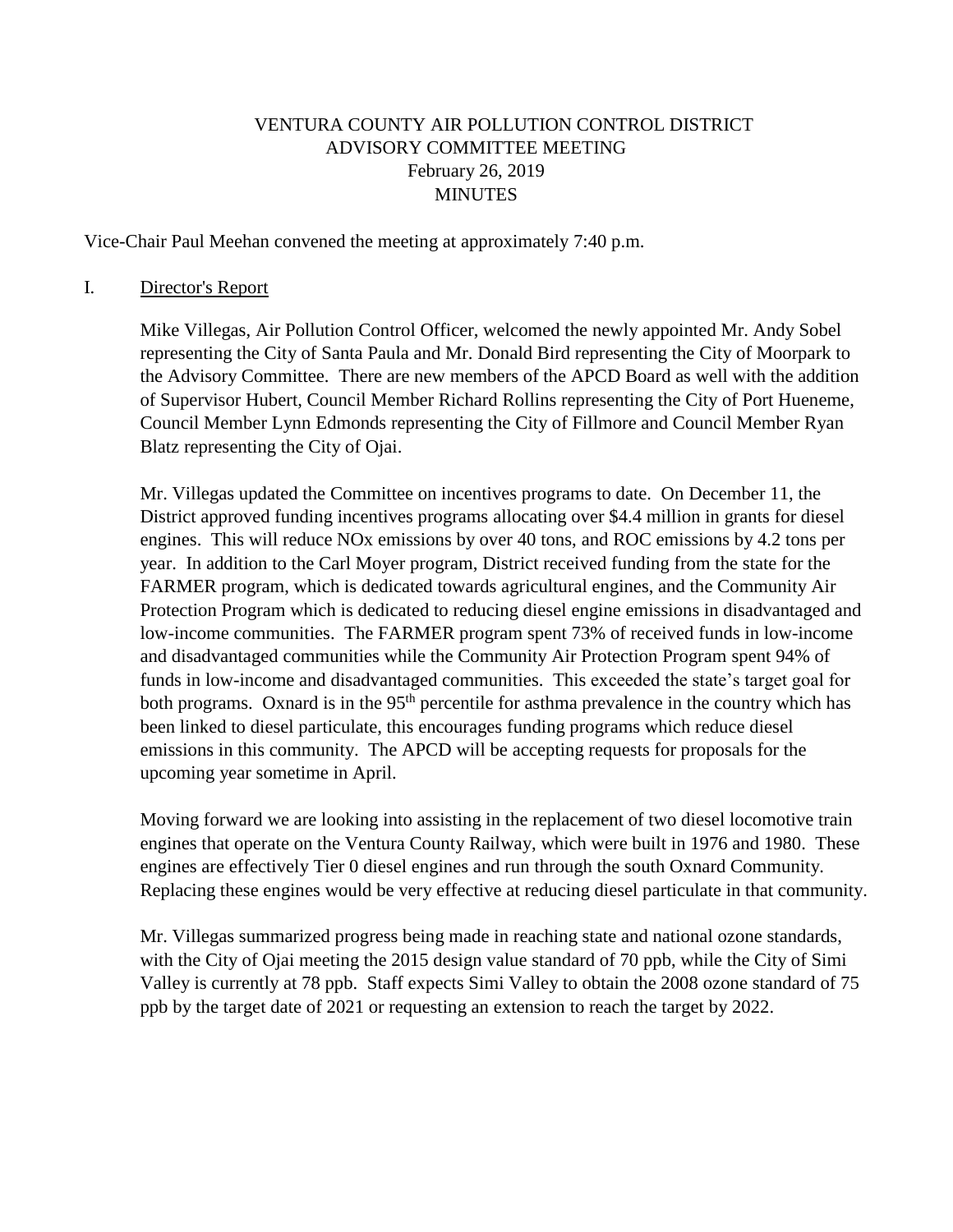VCAPCD Advisory Committee 2/26/2019 Page 2

### II. Call to Order

Vice-Chair Paul Meehan called the meeting to order at approximately 7:48 p.m.

#### III. Roll Call

| Present                  |                         |
|--------------------------|-------------------------|
| <b>Joan Burns</b>        | Ronald Fazzolare        |
| Thomas Lucas             | Kim Lim                 |
| Randy Chapman            | Donald Bird             |
| Andy Sobel               | Alice Sterling          |
| <b>Edward Carloni</b>    | Paul Meehan             |
| Hugh McTernan            |                         |
|                          |                         |
| Absent                   |                         |
| Michael Hughes (Excused) | Mark Andrizzi (Excused) |
| Nick Richard (Excused)   | Jay Berger              |
| Keith Moore (Excused)    | Mark Andrizzi (Excused) |
| Steve Colome (Excused)   | Sara Head (Excused)     |
|                          |                         |
| Staff                    |                         |
| Mike Villegas            |                         |
| Ali Ghasemi              |                         |
| Danny McQuillan          |                         |

None

Public Representing

#### IV. Minutes

Mr. McTernan moved to approve the minutes from the August 28, 2018 Advisory Committee Meeting. Ms. Burns seconded the motion. The Committee voted 9 yes, 0 no, with Mr. Lucas and Ms. Sterling abstaining.

V. Committee Comment

There were no Committee comments.

VI. Public Comment

There were no public members present.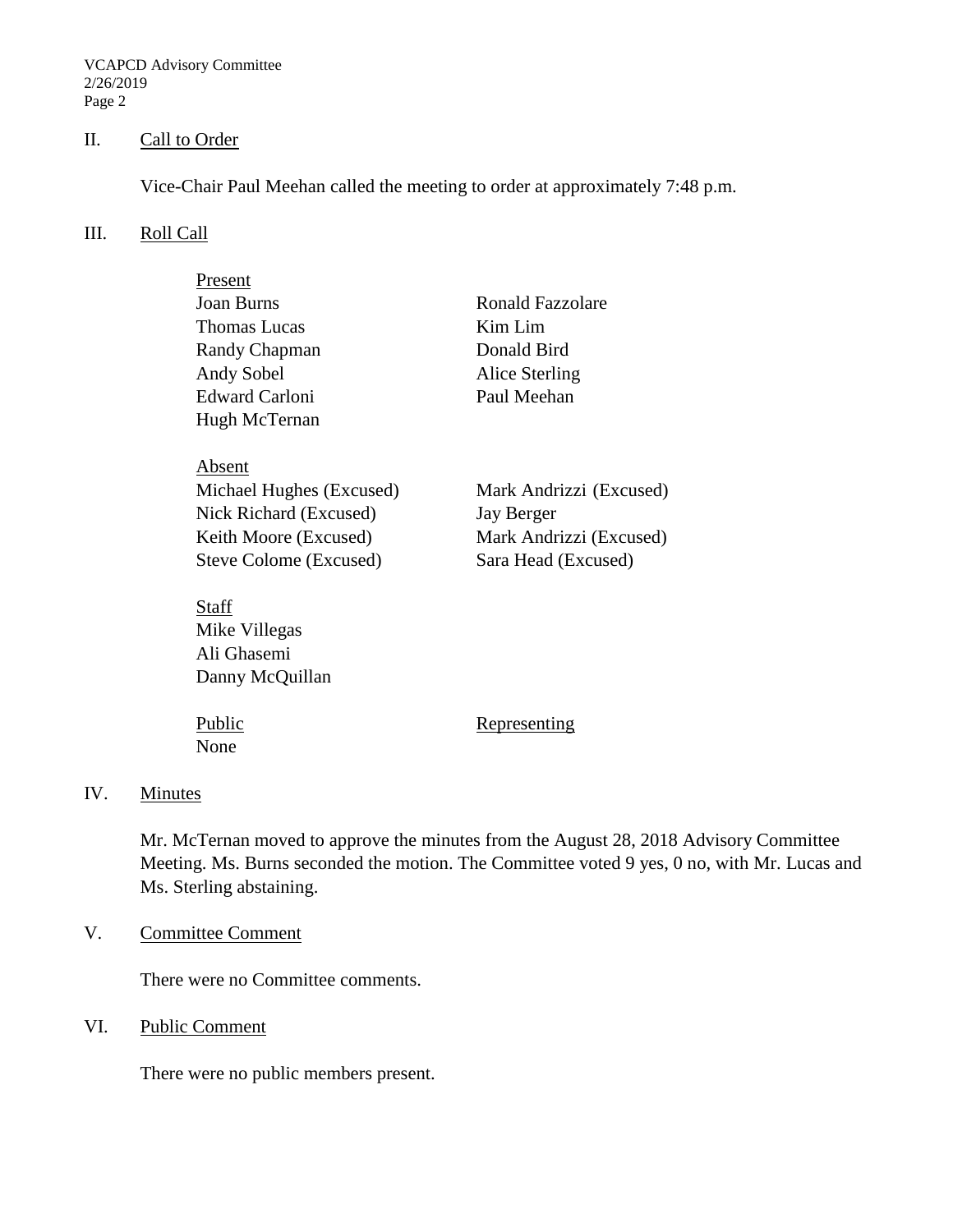#### VII. Officer Elections

Mr. Villegas shared that the current Committee Chair, Sara Head, although unable to make tonight's meeting, was willing to serve again in either capacity. Ms. Burns moved to elect Sara Head as Chair and it was seconded by Mr. McTernan. The Committee voted unanimously to reelect Ms. Head as Chair.

Paul Meehan, current Vice-Chair, shared he would be willing to serve as Vice-Chair again. Mr. McTernan motioned to elect Paul Meehan as Vice-Chair which was seconded by Ms. Burns. The Committee voted unanimously to reelect Mr. Meehan as Vice-Chair.

#### VIII. Old Business

There was no Old Business.

#### IX. New Business

Proposed Amendments to Rule 2 Definitions

Mr. McQuillan provided an overview of the proposal to amend Rule 2 and a brief PowerPoint presentation (see attached slides). This proposal is based on aligning VCAPCD's with neighboring districts and EPA's definition of exempt organic compounds. The proposal adds 9 compounds to the District's definition, which provides permitted sources with alternatives to ozone forming ROCs, provides CAS Registry numbers to all compounds on the Exempt Organic Compound list, and remove Table 1 from Rule 2. Industry had commented on the proposed changes, encouraging what the VCAPCD was doing providing a thorough analysis prior to exemption, to avoid industry from investing in new mixtures only to have the new formulas exceed emissions limits if a compound in this mixture is retroactively removed from the Exempt Organic Compound list.

There was discussion about revising compounds on this list, which Mr. Villegas stated we are constantly reconsidering the removal of compounds from our Exempt Organic Compounds list if new science illuminates previously unknown health risks.

Mr. Villegas expanded on the removal of Table 1, in response to a Supreme Court decision limiting our District from regulating greenhouse gas emissions. This table serves no purpose in our rules anymore and contains outdated information.

There was discussion about the purpose of adding compounds of this list, which resulted in clarifying that the compounds on this list will not count towards ROC limits permitted by VCAPCD and will be providing sources with more alternatives that are less harmful to the environment and the health of citizens.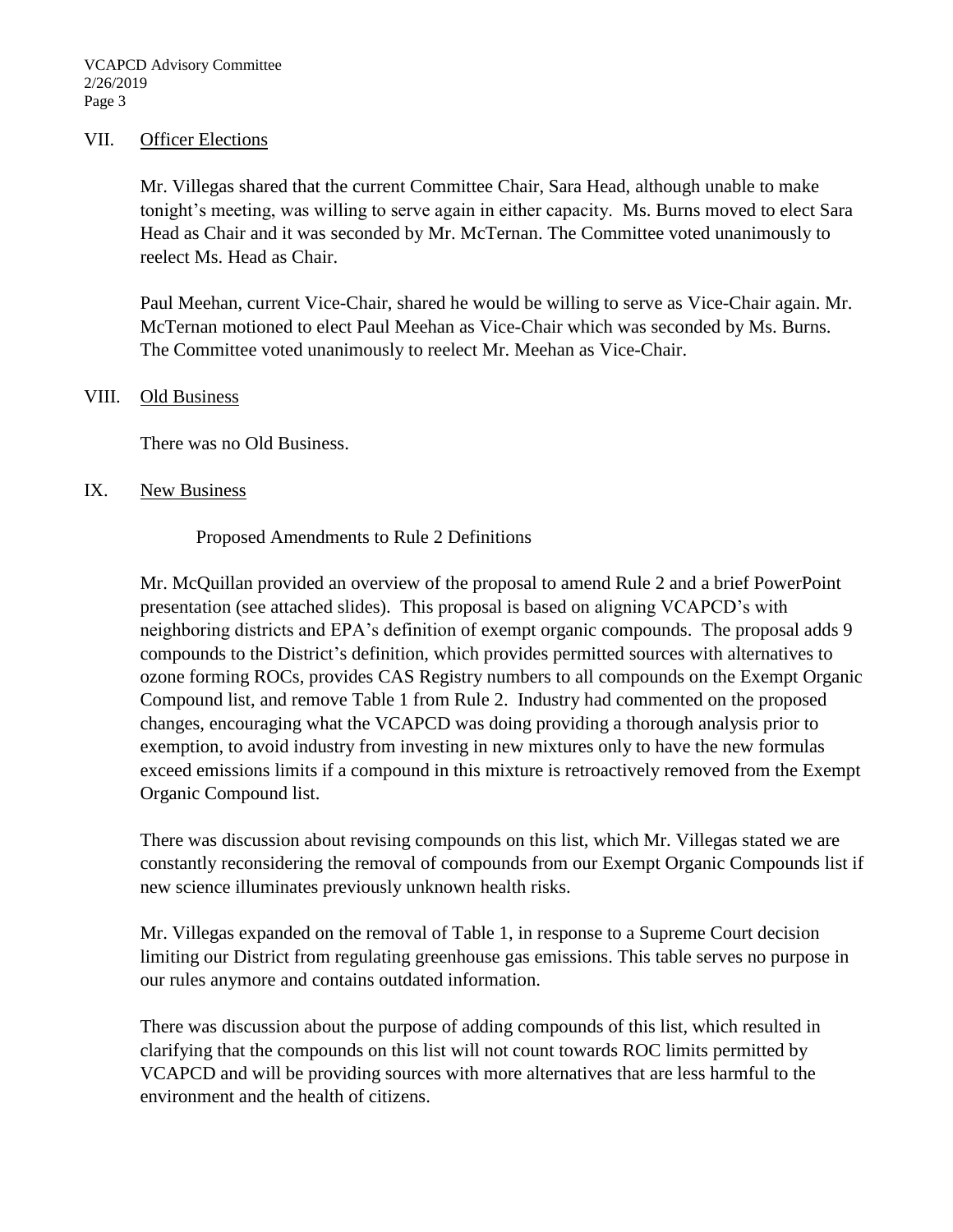The proposal to amend Rule 2 was moved by Mr. McTernan and seconded by Mr. Lucas. The Committee voted unanimously to recommend the proposal to the Board for adoption.

Proposed Amendments to Rule 42 Permit Fees

Mr. Ghasemi provided an overview of the proposal to amend Rule 42 and a brief PowerPoint presentation (see attached slides). Mr. Ghasemi explained how District has reduced expenses to continue to keep permitting costs low. The proposed changes would increase permit renewal fees in Rule 42 (Section H) by 3.5 percent, effective July 1, 2019, which is below the CPI of 3.85 percent. This would increase the minimum annual renewal fee for most sources by \$21. Proposed changes would increase the Districts revenue by approximately \$72,000.

There was discussion about pension funding with the VCAPCD, which we are currently at 88% funded. There was discussion about whether employees also contribute to Social Security, which Mr. Villegas confirmed staff does. There was discussion about any comments we have received from the public or industry, which Mr. Villegas confirmed we have received no comment. There was discussion about automation of any services provided by the VCAPCD, which Mr. Villegas confirmed we have made progress in automating part of our monitoring division and are working towards automating a portion of our data collection from permitted sources. There was discussion about cost saving by cooperation with SBAPCD, which Mr. Villegas confirmed the District is coordinating with SLOAPCD, and SBAPCD to share resources and reduce costs. There was discussion about how permit fees were calculated, which Mr. Ghasemi explained is related to emissions of criteria pollutants, the more pollution emitted the higher a permit fee is paid. There was discussion about expectations for longevity of federal grants, which Mr. Villegas confirmed we don't expect to see a reduction in federal funding anytime soon.

The proposal to amend Rule 42 was moved by Ms. Burns and seconded by Mr. Carloni. The Committee approved the proposed amendments with nine votes in favor and Mr. Fazzolare and Mr. Lucas voting against. There were no abstentions.

### X. Adjournment

Having no further business, the Vice-Chair adjourned the meeting at approximately 8:28 p.m.

Prepared by:

Danny McQuillan Air Pollution Control District Staff

Attachment 1: Rule 2 Proposal PowerPoint Slides Attachment 2: Rule 42 Proposal PowerPoint Slides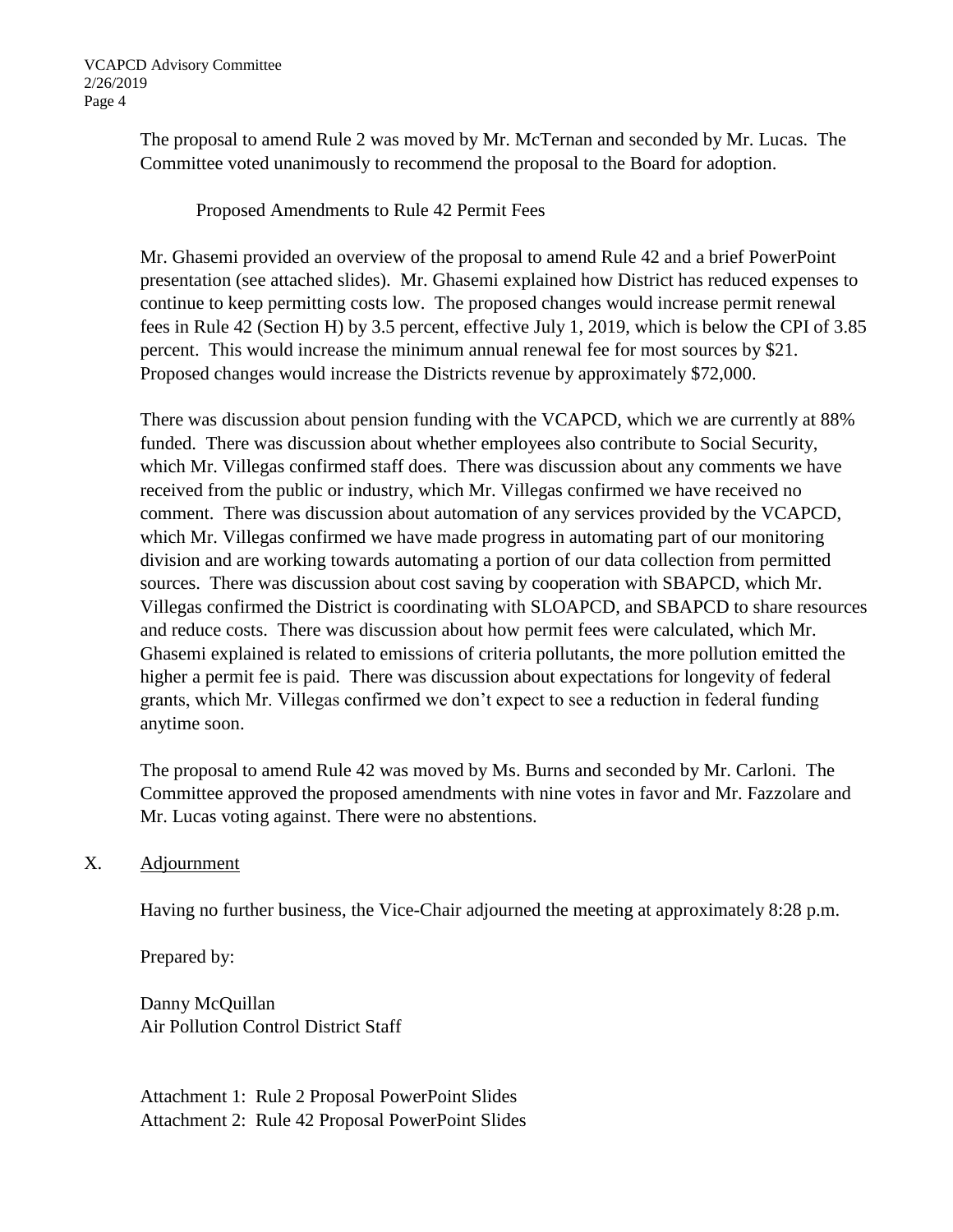# **Advisory Committee – Attendance & Voting Record**

## **Date: February 26, 2019**

|                         | Attendance<br>$\star$ | <b>Approve August 28,</b><br><b>2018 Meeting Minutes</b> |               |                          | <b>Elect Sara Head for</b><br><b>Chair</b> |               |                          |
|-------------------------|-----------------------|----------------------------------------------------------|---------------|--------------------------|--------------------------------------------|---------------|--------------------------|
| <b>Member</b>           |                       | <b>Moved</b>                                             | <b>Second</b> | Vote**                   | <b>Moved</b>                               | <b>Second</b> | Vote**                   |
| <b>Michael Hughes</b>   | E                     |                                                          |               |                          |                                            |               |                          |
| <b>Joan Burns</b>       | $\mathbf{P}$          |                                                          | X             | Y                        | X                                          |               | Y                        |
| <b>Nick Richard</b>     | E                     |                                                          |               |                          |                                            |               | $\overline{\phantom{a}}$ |
| <b>Jay Berger</b>       | A                     |                                                          |               | $\overline{\phantom{0}}$ |                                            |               | $\overline{\phantom{a}}$ |
| <b>Ronald Fazzolare</b> | P                     |                                                          |               | Y                        |                                            |               | Y                        |
| <b>Thomas Lucas</b>     | $\mathbf{P}$          |                                                          |               | A                        |                                            |               | Y                        |
| <b>Kim Lim</b>          | $\mathbf{P}$          |                                                          |               | Y                        |                                            |               | Y                        |
| <b>Keith Moore</b>      | E                     |                                                          |               | $\overline{\phantom{0}}$ |                                            |               | $\overline{\phantom{0}}$ |
| <b>Randy Chapman</b>    | P                     |                                                          |               | Y                        |                                            |               | Y                        |
| <b>Donald Bird</b>      | P                     |                                                          |               | Y                        |                                            |               | Y                        |
| <b>Mark Andrizzi</b>    | E                     |                                                          |               | $\overline{\phantom{0}}$ |                                            |               |                          |
| <b>Andy Sobel</b>       | $\mathbf{P}$          |                                                          |               | Y                        |                                            |               | Y                        |
| <b>Alice Sterling</b>   | $\mathbf{P}$          |                                                          |               | A                        |                                            |               | Y                        |
| <b>Edward Carloni</b>   | ${\bf P}$             |                                                          |               | $\mathbf Y$              |                                            |               | Y                        |
| <b>Paul Meehan</b>      | ${\bf P}$             |                                                          |               | Y                        |                                            |               | Y                        |
| <b>Steve Colome</b>     | E                     |                                                          |               | $\overline{\phantom{a}}$ |                                            |               | $\overline{\phantom{a}}$ |
| <b>Sara Head</b>        | E                     |                                                          |               | $\overline{\phantom{0}}$ |                                            |               |                          |
| <b>Hugh McTernan</b>    | $\mathbf{P}$          | X                                                        |               | Y                        |                                            | X             | Y                        |

2/26/19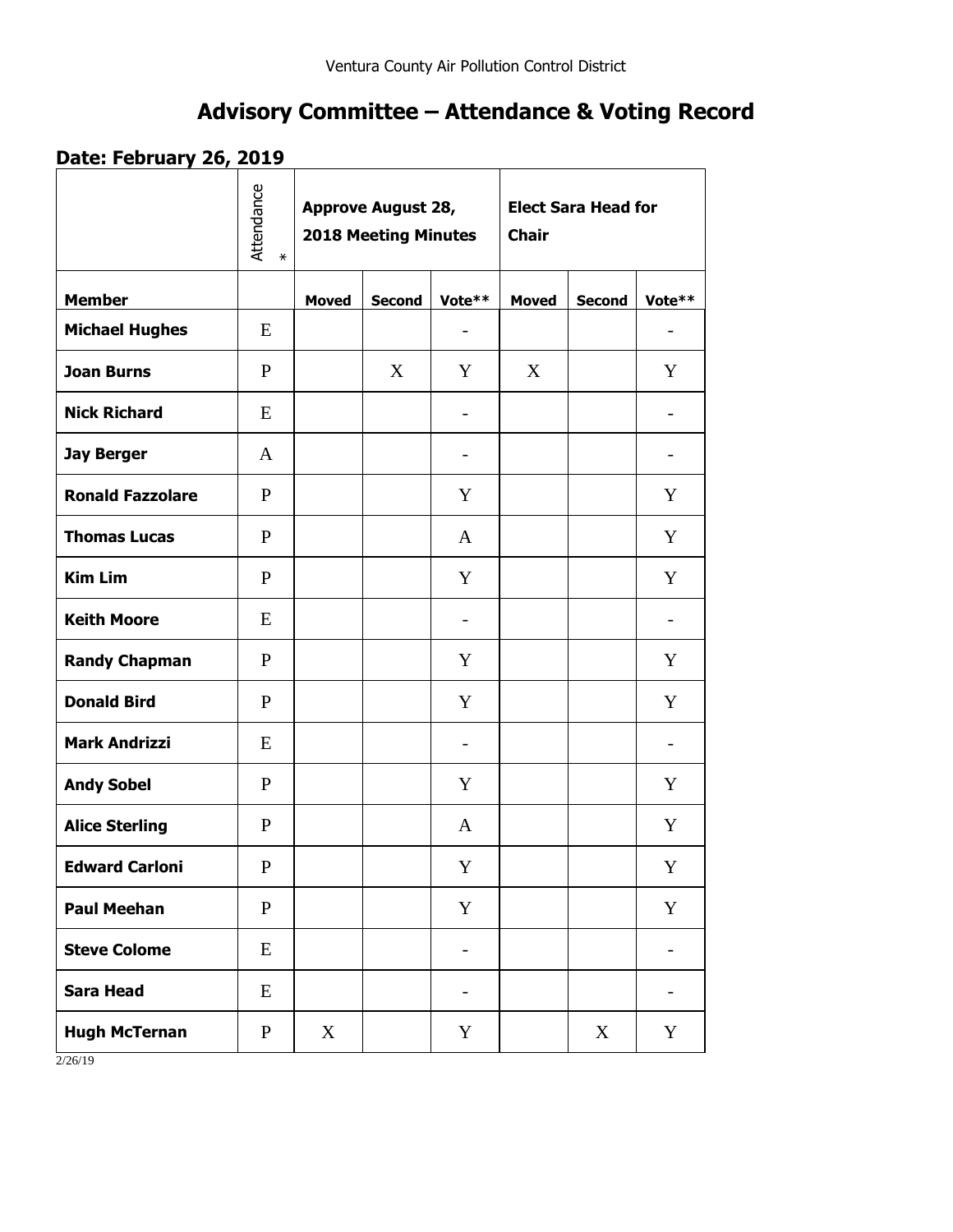# **Advisory Committee – Attendance & Voting Record**

## **Date: February 26, 2019**

|                         | Attendance<br>$\star$ | <b>Elect Paul Meehan for</b><br><b>Vice-Chair</b> |               |                          |              |               |        |
|-------------------------|-----------------------|---------------------------------------------------|---------------|--------------------------|--------------|---------------|--------|
| <b>Member</b>           |                       | <b>Moved</b>                                      | <b>Second</b> | Vote**                   | <b>Moved</b> | <b>Second</b> | Vote** |
| <b>Michael Hughes</b>   | E                     |                                                   |               | $\overline{\phantom{a}}$ |              |               |        |
| <b>Joan Burns</b>       | $\mathbf{P}$          |                                                   | X             | Y                        |              |               |        |
| <b>Nick Richard</b>     | E                     |                                                   |               | $\overline{\phantom{a}}$ |              |               |        |
| <b>Jay Berger</b>       | A                     |                                                   |               | $\overline{\phantom{a}}$ |              |               |        |
| <b>Ronald Fazzolare</b> | $\mathbf{P}$          |                                                   |               | Y                        |              |               |        |
| <b>Thomas Lucas</b>     | $\mathbf{P}$          |                                                   |               | Y                        |              |               |        |
| <b>Kim Lim</b>          | $\mathbf{P}$          |                                                   |               | Y                        |              |               |        |
| <b>Keith Moore</b>      | E                     |                                                   |               | $\overline{\phantom{a}}$ |              |               |        |
| <b>Randy Chapman</b>    | P                     |                                                   |               | Y                        |              |               |        |
| <b>Donald Bird</b>      | $\mathbf{P}$          |                                                   |               | Y                        |              |               |        |
| <b>Mark Andrizzi</b>    | E                     |                                                   |               | $\overline{\phantom{0}}$ |              |               |        |
| <b>Andy Sobel</b>       | $\mathbf{P}$          |                                                   |               | Y                        |              |               |        |
| <b>Alice Sterling</b>   | $\mathbf{P}$          |                                                   |               | Y                        |              |               |        |
| <b>Edward Carloni</b>   | ${\bf P}$             |                                                   |               | $\mathbf Y$              |              |               |        |
| <b>Paul Meehan</b>      | ${\bf P}$             |                                                   |               | $\mathbf Y$              |              |               |        |
| <b>Steve Colome</b>     | E                     |                                                   |               | $\overline{\phantom{0}}$ |              |               |        |
| <b>Sara Head</b>        | E                     |                                                   |               | -                        |              |               |        |
| <b>Hugh McTernan</b>    | $\mathbf{P}$          | X                                                 |               | Y                        |              |               |        |

2/26/19